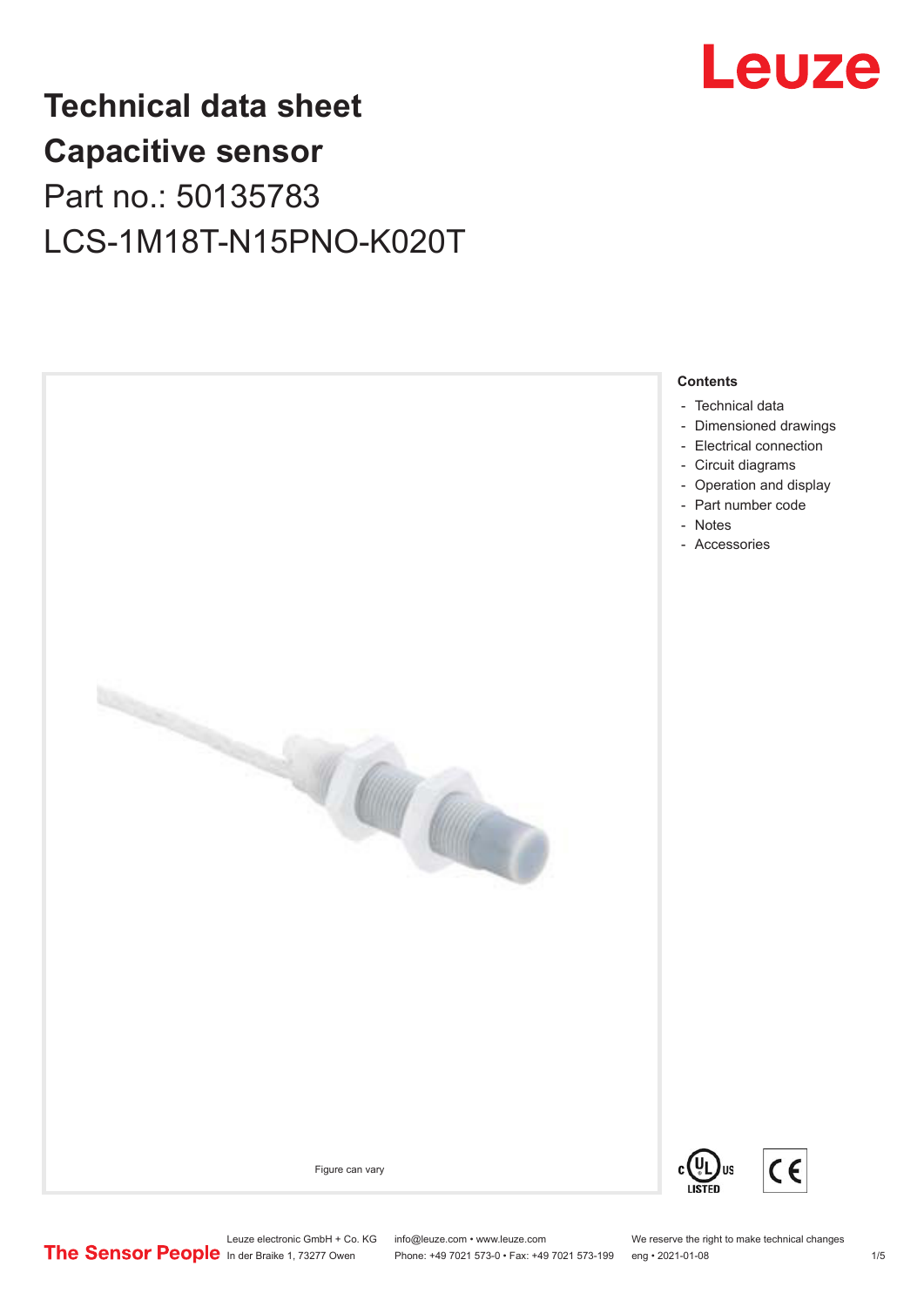### <span id="page-1-0"></span>**Technical data**

**Series** LCS-1

**Basic data**

# **Leuze**

#### **Operation and display**

| Operation and display          |                                    |
|--------------------------------|------------------------------------|
| Type of display                | LED                                |
| <b>Number of LEDs</b>          | 1 Piece(s)                         |
| <b>Operational controls</b>    | Multiturn potentiometer (20 turns) |
| Switching distance, adjustable | Yes                                |
| <b>Environmental data</b>      |                                    |
| Ambient temperature, operation | $-30$ 70 °C                        |
| <b>Certifications</b>          |                                    |
| Degree of protection           | IP 67                              |
| <b>Protection class</b>        | III                                |
| <b>Certifications</b>          | c UL US                            |
| <b>Standards applied</b>       | IEC 60947-5-2                      |
| <b>Correction factors</b>      |                                    |
| <b>Acetone</b>                 | 0.75                               |
| <b>Acrylic resin</b>           | 0.10.25                            |
| Alcohol                        | 0.85                               |
| Ammonia                        | 0.70.85                            |
| <b>Aniline</b>                 | 0.4                                |
| <b>Gasoline</b>                | 0.1                                |
| Celluloid                      | 0.15                               |
| <b>Liquid chlorine</b>         | 0.1                                |
| <b>Ebonite</b>                 | 0.15                               |
| <b>Epoxy resin</b>             | 0.150.35                           |
| Crude oil                      | 0.05                               |
| <b>Ethanol</b>                 | 0.85                               |
| Ethylene glycol                | 0.93                               |
| Freon R22 and 502 (liquid)     | 0.35                               |
| Grain                          | 0.150.3                            |
| Glass                          | 0.20.55                            |
| Glycerin                       | 0.98                               |
| <b>Rubber</b>                  | 0.150.9                            |
| Wood, wet                      | 0.60.85                            |
| Wood, dry                      | 0.10.4                             |
| <b>Carbon dioxide</b>          | 0                                  |
| Air                            | $\mathbf{0}$                       |
| Marble                         | 0.5                                |
| Flour                          | 0.05                               |
| <b>Melamine resin</b>          | 0.250.55                           |
| Milk powder                    | 0.2                                |
| <b>Nylon</b>                   | 0.20.3                             |
| Oil-containing paper           | 0.25                               |
| Paper                          | 0.1                                |
| Polyamide                      | 0.3                                |
| Polyester resin                | $0.15\ldots 0.5$                   |
| Pressboard                     | 0.10.3                             |
| <b>PTFE</b>                    | 0.1                                |
| <b>Quartz glass</b>            | 0.2                                |
| Salt                           | 0.35                               |
| Sand                           | 0.150.3                            |
| Water                          | $\mathbf{1}$                       |
| <b>Cement dust</b>             | 0.25                               |
| Sugar                          | 0.15                               |
|                                |                                    |

| Switching distance S <sub>n</sub>              | $215$ mm                     |  |
|------------------------------------------------|------------------------------|--|
| Assured switching distance                     | $15 \text{ mm}$              |  |
|                                                |                              |  |
| <b>Characteristic parameters</b>               |                              |  |
| <b>MTTF</b>                                    | 300 years                    |  |
| <b>Electrical data</b>                         |                              |  |
| <b>Protective circuit</b>                      | Polarity reversal protection |  |
|                                                | Short circuit protected      |  |
|                                                |                              |  |
| Performance data                               |                              |  |
| Supply voltage U <sub>R</sub>                  | 10  35 V. DC                 |  |
| <b>Residual ripple</b>                         | 0  10 %, From U <sub>p</sub> |  |
| <b>Open-circuit current</b>                    | 15 mA                        |  |
| Temperature drift, max. (in % of S,)           | 15 %                         |  |
| Repeatability, max. (in % of S.)               | 2%                           |  |
| <b>Rated operating current</b>                 | 300 mA                       |  |
|                                                |                              |  |
| Outputs                                        |                              |  |
| Number of digital switching outputs 1 Piece(s) |                              |  |
| <b>Switching outputs</b>                       |                              |  |
| <b>Type</b>                                    | Digital switching output     |  |
| <b>Voltage type</b>                            | DC                           |  |
|                                                |                              |  |
| <b>Switching output 1</b>                      |                              |  |
| Assignment                                     | Connection 1, conductor 2    |  |
| <b>Switching element</b>                       | Transistor, PNP              |  |
| <b>Switching principle</b>                     | NO (normally open)           |  |
| <b>Timing</b>                                  |                              |  |
|                                                |                              |  |
| <b>Switching frequency</b>                     | 100 Hz                       |  |
| <b>Connection</b>                              |                              |  |
|                                                |                              |  |
| <b>Number of connections</b>                   | 1 Piece(s)                   |  |
| <b>Connection 1</b>                            |                              |  |
| <b>Function</b>                                | Signal OUT                   |  |
|                                                | Voltage supply               |  |
| <b>Type of connection</b>                      | Cable                        |  |
| <b>Cable length</b>                            | 2,000 mm                     |  |
| <b>Sheathing material</b>                      | <b>PTFE</b>                  |  |
| <b>Number of conductors</b>                    | 3-wire                       |  |
| Wire cross section                             | $0.2$ mm <sup>2</sup>        |  |
|                                                |                              |  |
| <b>Mechanical data</b>                         |                              |  |
| Design                                         | Cylindrical                  |  |
| <b>Thread size</b>                             | M <sub>18</sub> x 1 mm       |  |
| Dimension (Ø x L)                              | 18 mm x 73 mm                |  |
| <b>Type of installation</b>                    | Non-embedded                 |  |
| <b>Housing material</b>                        | Plastic                      |  |
| <b>Plastic housing</b>                         | Teflon (PTFE)                |  |
| Sensing face material                          | Plastic, Teflon (PTFE)       |  |
| <b>Cover material</b>                          | Plastic, Teflon (PTFE)       |  |

**Net weight** 110 g

Leuze electronic GmbH + Co. KG info@leuze.com • www.leuze.com We reserve the right to make technical changes ln der Braike 1, 73277 Owen Phone: +49 7021 573-0 • Fax: +49 7021 573-199 eng • 2021-01-08 2/5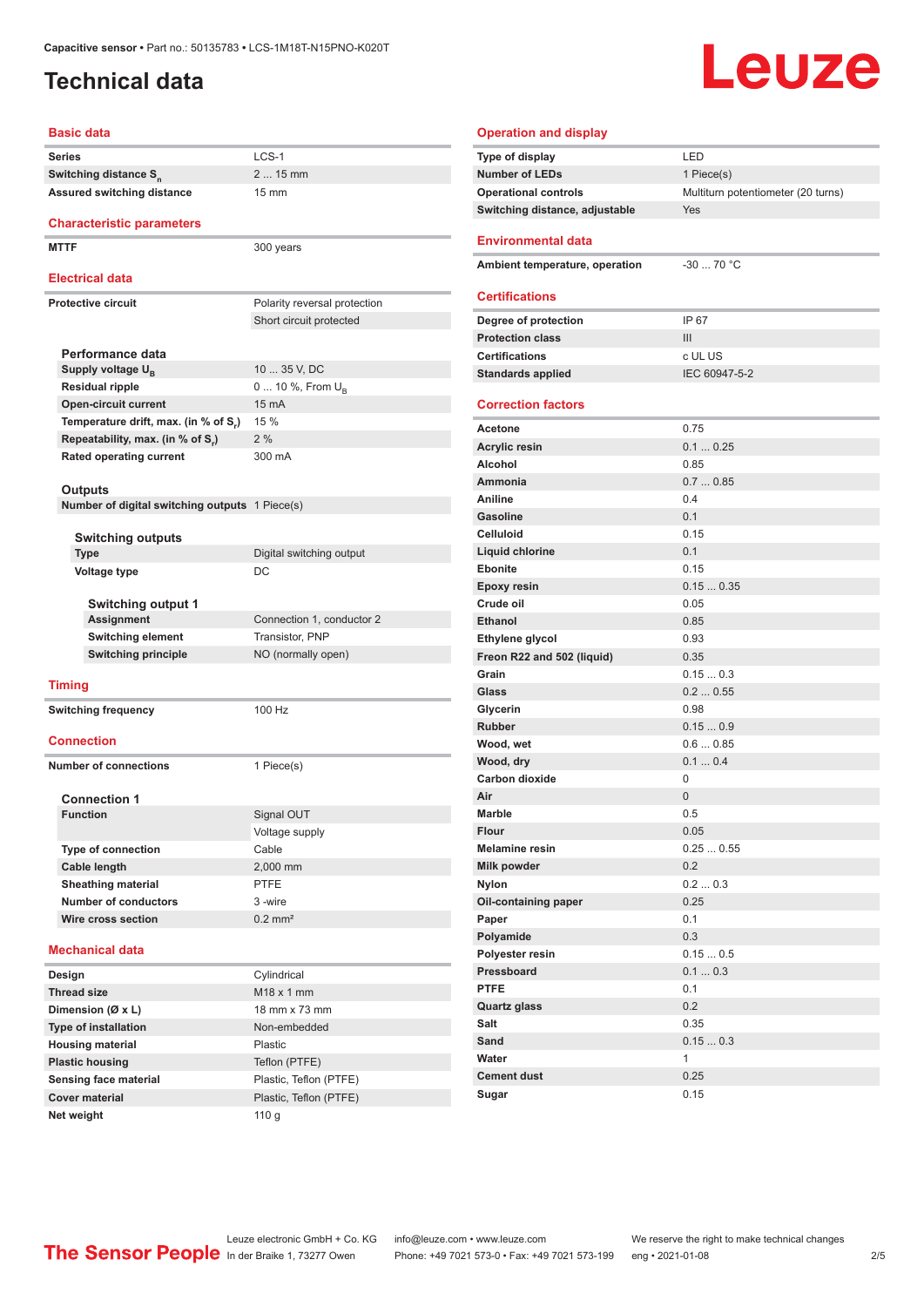### <span id="page-2-0"></span>**Technical data**

| <b>Customs tariff number</b> | 85365019 |
|------------------------------|----------|
| eCl@ss 5.1.4                 | 27270102 |
| eCl@ss 8.0                   | 27270102 |
| eCl@ss 9.0                   | 27270102 |
| eCl@ss 10.0                  | 27270102 |
| eCl@ss 11.0                  | 27270102 |
| <b>ETIM 5.0</b>              | EC002715 |
| <b>ETIM 6.0</b>              | EC002715 |
| <b>ETIM 7.0</b>              | EC002715 |

### **Dimensioned drawings**

All dimensions in millimeters



1 Active surface

- 2 Housing
- 3 Cover

4 Potentiometer

5 Red LED, function indicator

### **Electrical connection**

### **Connection 1**

| Signal OUT            |
|-----------------------|
| Voltage supply        |
| Cable                 |
| 2,000 mm              |
| <b>PTFE</b>           |
| 3-wire                |
| $0.2$ mm <sup>2</sup> |
|                       |

#### **Conductor color Conductor assignment**

| <b>Brown</b> | +1035 V DC |
|--------------|------------|
| <b>Black</b> | <b>OUT</b> |
| <b>Blue</b>  | <b>GND</b> |

Leuze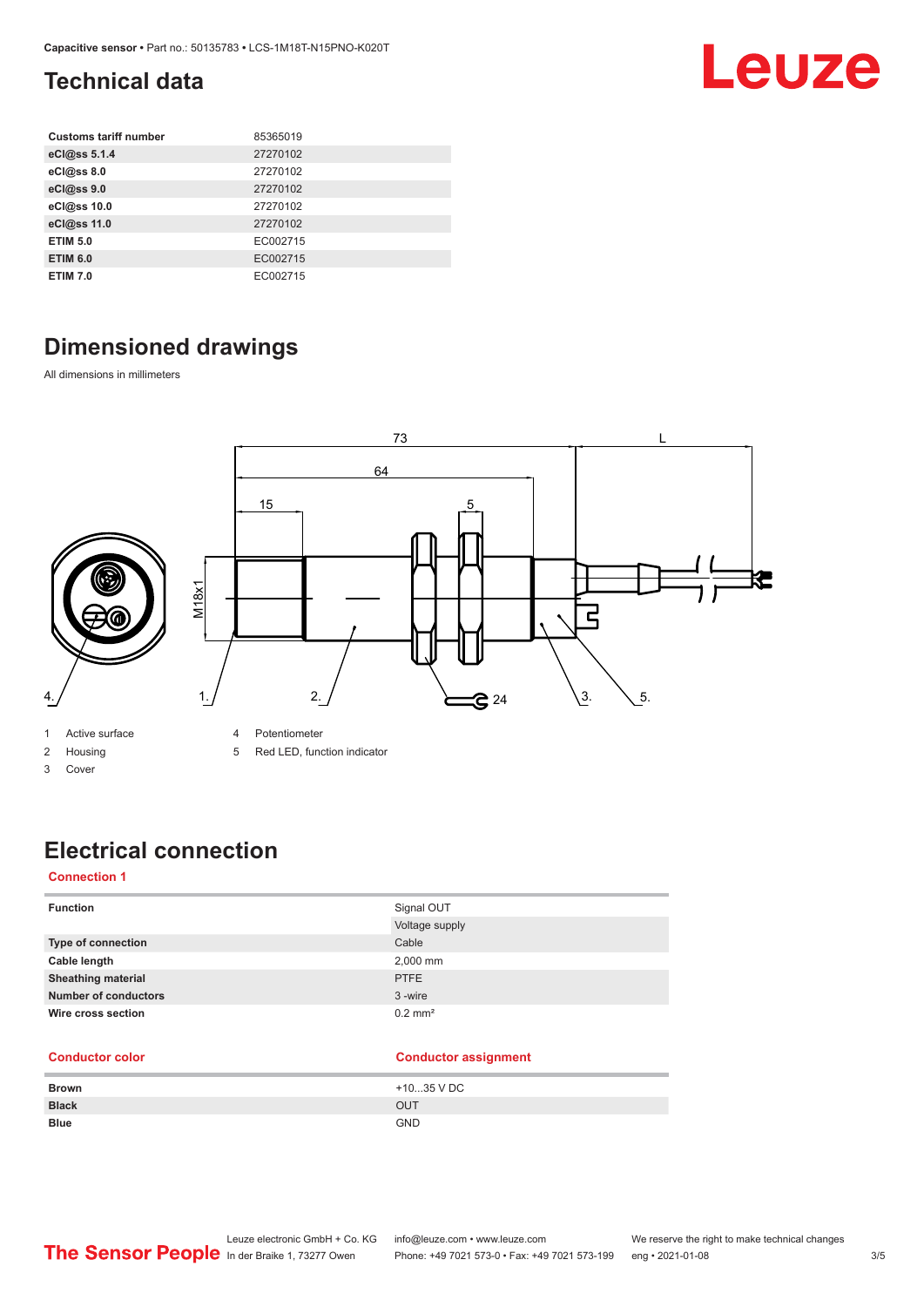### <span id="page-3-0"></span>**Circuit diagrams**





### **Operation and display**

**LED Display Meaning**

**1 1** Red, continuous light Switching output/switching state

### **Part number code**

Part designation: **LCS-ABBBC-DDDEFF-GHHHIJJJ KK**

| <b>LCS</b>  | <b>Operating principle</b><br>LCS: capacitive sensor                                                                                                                                                                                                                                                                                                                                                                                                                                                                                                                                                                                                                                                                                                                                                                       |
|-------------|----------------------------------------------------------------------------------------------------------------------------------------------------------------------------------------------------------------------------------------------------------------------------------------------------------------------------------------------------------------------------------------------------------------------------------------------------------------------------------------------------------------------------------------------------------------------------------------------------------------------------------------------------------------------------------------------------------------------------------------------------------------------------------------------------------------------------|
| A           | <b>Series</b><br>1: series 1 "Extended"<br>2: series 2 "Advanced"                                                                                                                                                                                                                                                                                                                                                                                                                                                                                                                                                                                                                                                                                                                                                          |
| <b>BBB</b>  | Design<br>M12: series with M12 x 1 external thread<br>M18: series with M18 x 1 external thread<br>M30: series with M30 x 1.5 external thread<br>Q40: series in cubic design, length 40 mm<br>Q54: series in cubic design, length 54 mm                                                                                                                                                                                                                                                                                                                                                                                                                                                                                                                                                                                     |
| $\mathbf c$ | <b>Housing material</b><br>B: brass<br>M: metal<br>P: plastic/PBT<br>T: PTFE                                                                                                                                                                                                                                                                                                                                                                                                                                                                                                                                                                                                                                                                                                                                               |
| <b>DDD</b>  | Measurement range / type of installation<br>F03: typ. range limit 3.0 mm / embedded installation<br>F04: typ. range limit 4.0 mm / embedded installation<br>F05: typ. range limit 5.0 mm / embedded installation<br>F06: typ. range limit 6.0 mm / embedded installation<br>F08: typ. range limit 8.0 mm / embedded installation<br>F10: typ. range limit 10.0 mm / embedded installation<br>F15: typ. range limit 15.0 mm / embedded installation<br>F20: typ. range limit 20.0 mm / embedded installation<br>N06: typ. range limit 6.0 mm / non-embedded installation<br>N08: typ. range limit 8.0 mm / non-embedded installation<br>N15: typ. range limit 15.0 mm / non-embedded installation<br>N25: typ. range limit 25.0 mm / non-embedded installation<br>N30: typ. range limit 30.0 mm / non-embedded installation |
| E           | <b>Output function</b><br>B: NC and NO contact<br>N: NPN<br>P: PNP                                                                                                                                                                                                                                                                                                                                                                                                                                                                                                                                                                                                                                                                                                                                                         |
| FF          | Switching<br>NC: normally closed contact<br>NO: normally open contact<br>NP: programmable                                                                                                                                                                                                                                                                                                                                                                                                                                                                                                                                                                                                                                                                                                                                  |
| G           | <b>Connection cable</b><br>$K:$ cable<br>n/a: no cable                                                                                                                                                                                                                                                                                                                                                                                                                                                                                                                                                                                                                                                                                                                                                                     |
| ннн         | Cable length<br>020: length 2,000 mm<br>003: length 300 mm<br>n/a: no cable                                                                                                                                                                                                                                                                                                                                                                                                                                                                                                                                                                                                                                                                                                                                                |